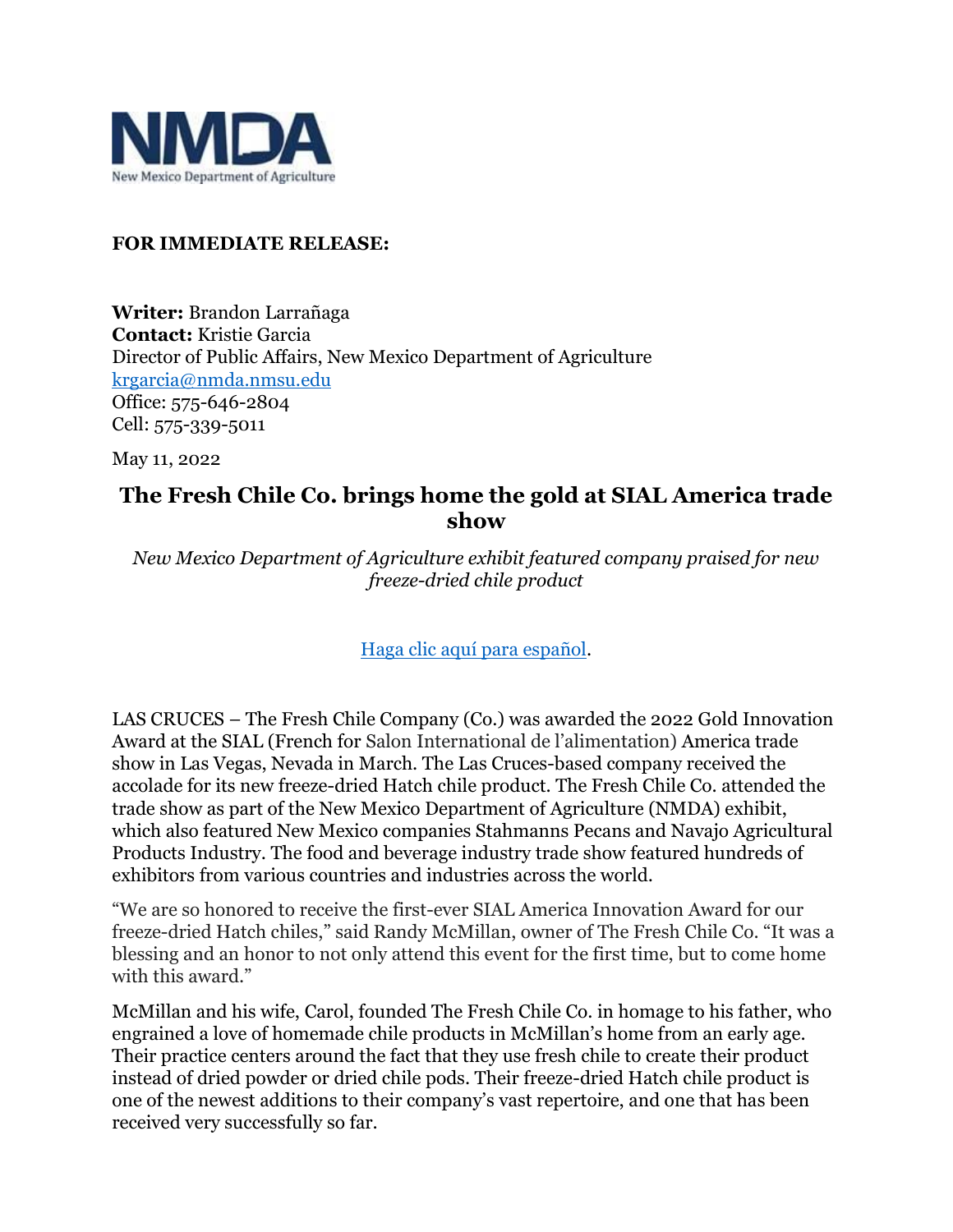"The flavor, texture and color are better than that of frozen chile," said McMillan about the new freeze-dried product. "You don't have to store it in a freezer. Its weight is almost zero, so shipping is easier, and the quality of the product is the best. Most people find freeze-dried food to be bland, so our goal is to bring the flavor to the market with our new product, and so far, the customers have been receptive."

SIAL America is the first food and beverage trade show hosted in the United States by the company since SIAL was founded in 1964. The first show took place in Paris, where exhibitors from 26 different countries participated. Since then, the organization has hosted trade shows for food processing industries in major cities across the world, including Shanghai, Abu-Dhabi, Toronto and more.

Over 16,700 exhibitors from more than 119 countries participate in SIAL shows around the world annually, attracting attendees from over 200 nations. As winner of the 2022 Gold Innovation Award, The Fresh Chile Co. will continue to exhibit at future global SIAL events, reaching an audience of over 700,000 people and continuing to promote New Mexico agriculture on a global scale.

The Fresh Chile Co. is a member of the NEW MEXICO–Taste the Tradition®/Grown with Tradition® logo program. The program exists to identify homegrown and -made New Mexico agriculture products and promote them as such. Logo program members are celebrated and emphasized across the state for their history steeped in family traditions. Over 300 members have joined the logo program since it was founded in 2000.

Visit [The Fresh Chile Co. website](https://freshchileco.com/) to learn more about their chile products, view recipes and more. To learn more about the NEW MEXICO–Taste the Tradition®/Grown with Tradition® logo program and its participating members, or to become a member, visit [the NMDA Marketing and Development Division website](https://www.elevatenmag.com/logo-program/) or email [tastethetradition@nmda.nmsu.edu.](mailto:tastethetradition@nmda.nmsu.edu)

###

Find us at:

**Please bookmark the new NMDA website:** [NMDeptAg.nmsu.edu](https://nmdeptag.nmsu.edu/)

Facebook, Twitter and Instagram: @NMDeptAg

YouTube: NMDeptAg

LinkedIn: New Mexico Department of Agriculture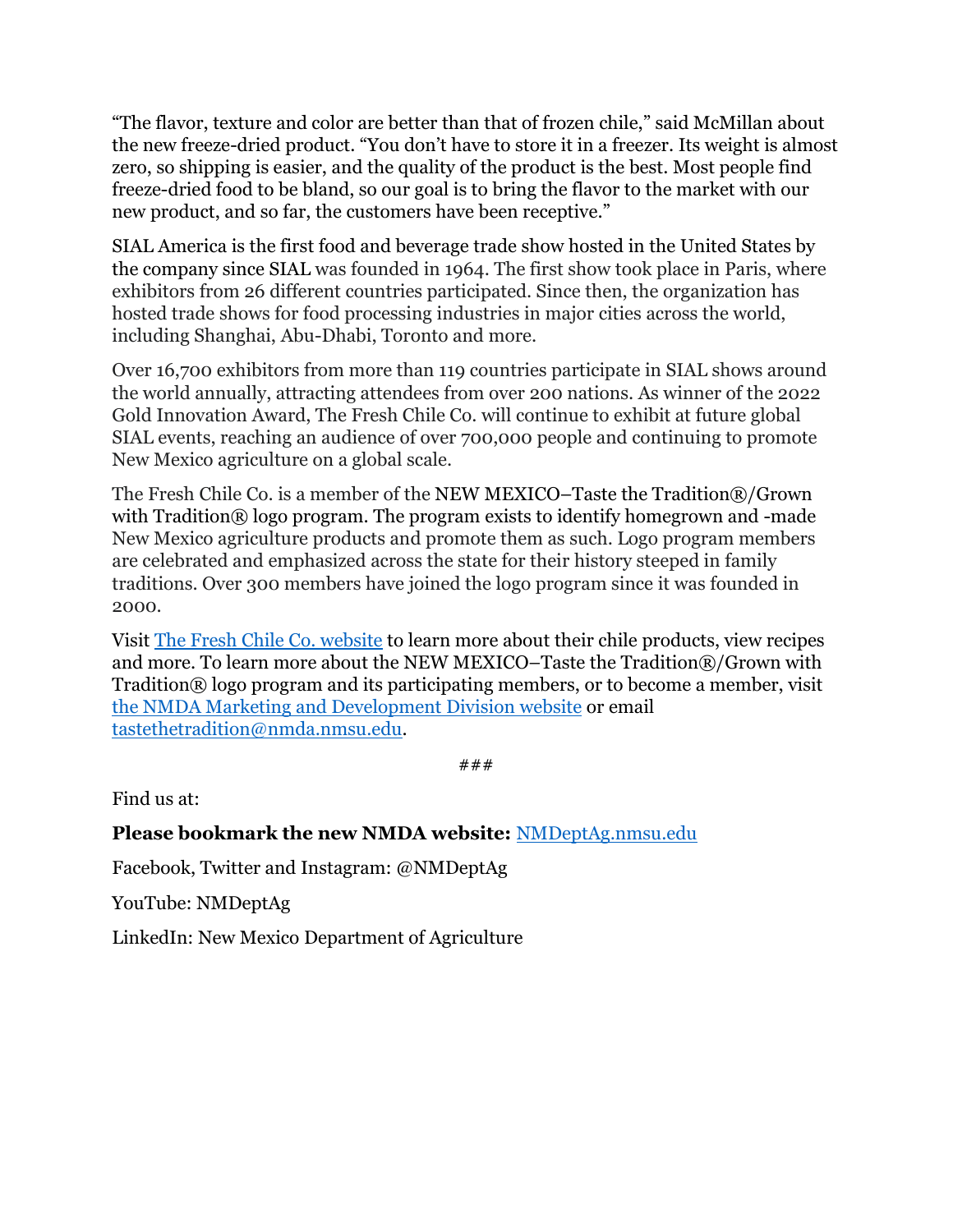

Cutline: Carol McMillan, Lane Grado and Randy McMillan of The Fresh Chile Company pose with the SIAL America 2022 Gold Innovation Award. The Las Cruces-based company received global recognition for its new freeze-dried Hatch chile product. (Photo courtesy New Mexico Department of Agriculture)